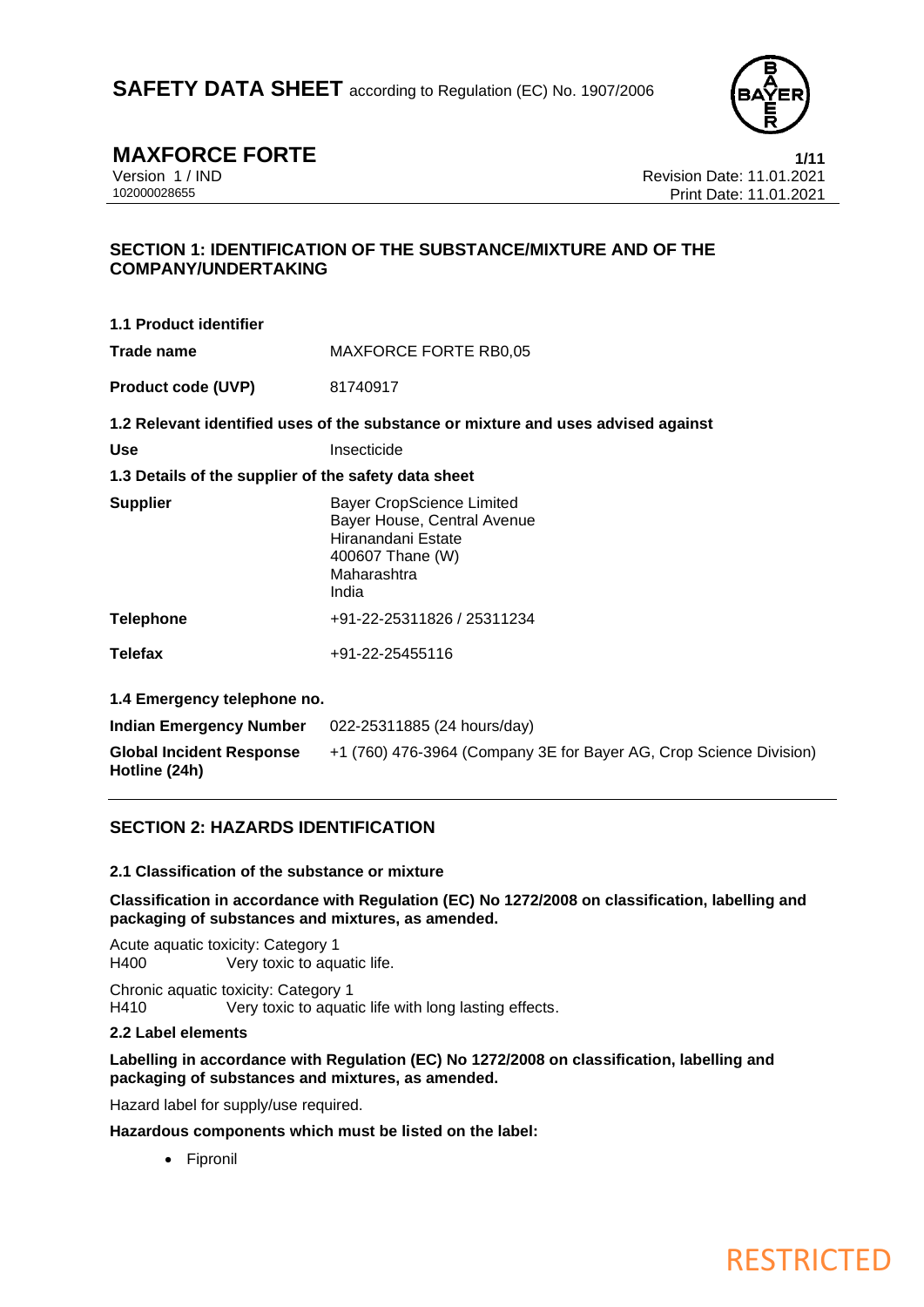

**MAXFORCE FORTE** 2/11<br>
Version 1 / IND 2021 Version 1 / IND<br>102000028655<br>Print Date: 11.01.2021 Print Date: 11.01.2021



**Signal word:** Warning

### **Hazard statements**

| H410          | Very toxic to aquatic life with long lasting effects.                                   |
|---------------|-----------------------------------------------------------------------------------------|
| <b>EUH208</b> | Contains 1,2-benzisothiazolin-3-one, reaction mass of 5-chloro-2- methyl-2H-isothiazol- |
|               | 3-one and 2-methyl-2H-isothiazol-3- one (3:1). May produce an allergic reaction.        |

# **Precautionary statements**

| P <sub>280</sub> | Wear protective gloves/ protective clothing/ eye protection/ face protection. |
|------------------|-------------------------------------------------------------------------------|
| P391             | Collect spillage.                                                             |
| P <sub>501</sub> | Dispose of contents/container in accordance with local regulation.            |

# **2.3 Other hazards**

No other hazards known.

# **SECTION 3: COMPOSITION/INFORMATION ON INGREDIENTS**

## **3.2 Mixtures**

### **Chemical nature**

Bait (ready for use) (RB) Fipronil 0,05%

# **Hazardous components**

Hazard statements according to Regulation (EC) No. 1272/2008

| <b>Name</b>                                                                                                 | CAS-No./                            | <b>Classification</b>                                                                                                                                         | <b>Conc.</b> [%]        |
|-------------------------------------------------------------------------------------------------------------|-------------------------------------|---------------------------------------------------------------------------------------------------------------------------------------------------------------|-------------------------|
|                                                                                                             | $EC-No.$ /<br><b>REACH Reg. No.</b> | <b>REGULATION (EC) No</b><br>1272/2008                                                                                                                        |                         |
| Fipronil                                                                                                    | 120068-37-3                         | Acute Tox. 3, H301<br>Acute Tox. 3, H311<br>Acute Tox. 2, H330<br><b>STOT RE 1, H372</b><br>Aquatic Acute 1, H400<br>Aquatic Chronic 1, H410                  | 0.05                    |
| 1,2-Benzisothiazol-3(2H)-<br>one                                                                            | 2634-33-5<br>01-2120761540-60-xxxx  | Acute Tox. 4, H302<br>Acute Tox. 2, H330<br>Skin Irrit. 2, H315<br>Eye Dam. 1, H318<br>Skin Sens. 1, H317<br>Aquatic Acute 1, H400<br>Aquatic Chronic 2, H411 | $>= 0.05 - c$<br>1.0    |
| reaction mass of 5-chloro-<br>2- methyl-2H-isothiazol-3-<br>one and 2-methyl-2H-<br>isothiazol-3- one (3:1) | 55965-84-9                          | Acute Tox. 3, H301<br>Acute Tox. 2, H310<br>Acute Tox. 2, H330<br>Skin Corr. 1C, H314<br>Eye Dam. 1, H318<br>Skin Sens. 1A, H317                              | $>= 0.0015 -$<br>0.06 < |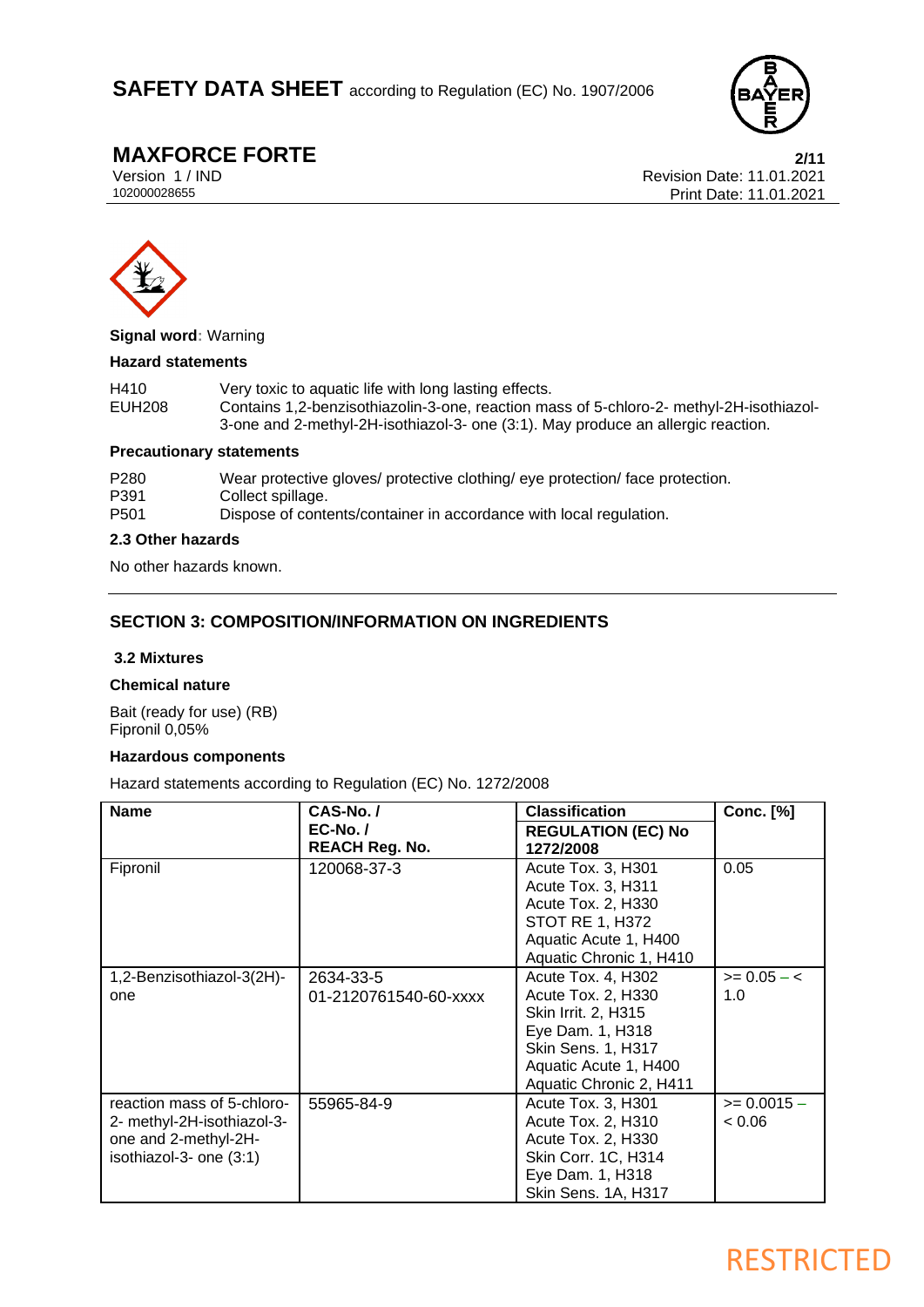

**MAXFORCE FORTE** 3/11<br>Version 1/IND Revision Date: 11.01.2021 Version 1 / IND<br>102000028655<br>Print Date: 11.01.2021 Print Date: 11.01.2021

| Aquatic Acute 1, H400<br>Aquatic Chronic 1, H410 |  |
|--------------------------------------------------|--|
|                                                  |  |

# **Further information**

| Fipronil                                                                                                             | 120068-37-3 | M-Factor: 1,000 (acute), 10,000 (chronic) |
|----------------------------------------------------------------------------------------------------------------------|-------------|-------------------------------------------|
| 1,2-Benzisothiazol-<br>$3(2H)$ -one                                                                                  | 2634-33-5   | M-Factor: 1 (acute)                       |
| reaction mass of 5-<br>chloro-2- methyl-<br>2H-isothiazol-3-<br>one and 2-methyl-<br>2H-isothiazol-3-<br>one $(3:1)$ | 55965-84-9  | M-Factor: 100 (acute), 100 (chronic)      |

For the full text of the H-Statements mentioned in this Section, see Section 16.

# **SECTION 4: FIRST AID MEASURES**

## **4.1 Description of first aid measures**

| <b>General advice</b>                                           | Move out of dangerous area. Remove contaminated clothing<br>immediately and dispose of safely.                                                                                                                                                                                                                                                                                                                                                                                                                                                                                                                        |  |
|-----------------------------------------------------------------|-----------------------------------------------------------------------------------------------------------------------------------------------------------------------------------------------------------------------------------------------------------------------------------------------------------------------------------------------------------------------------------------------------------------------------------------------------------------------------------------------------------------------------------------------------------------------------------------------------------------------|--|
| <b>Inhalation</b>                                               | Move to fresh air. Call a physician or poison control center<br>immediately.                                                                                                                                                                                                                                                                                                                                                                                                                                                                                                                                          |  |
| <b>Skin contact</b>                                             | Wash off thoroughly with plenty of soap and water, if available with<br>polyethyleneglycol 400, subsequently rinse with water. If symptoms<br>persist, call a physician.                                                                                                                                                                                                                                                                                                                                                                                                                                              |  |
| Eye contact                                                     | In case of eye contact, remove contact lens and rinse immediately with<br>plenty of water, also under the eyelids, for at least 15 minutes. Get<br>medical attention if irritation develops and persists.                                                                                                                                                                                                                                                                                                                                                                                                             |  |
| Ingestion                                                       | Do NOT induce vomiting. Call a physician or poison control center<br>immediately.                                                                                                                                                                                                                                                                                                                                                                                                                                                                                                                                     |  |
| 4.2 Most important symptoms and effects, both acute and delayed |                                                                                                                                                                                                                                                                                                                                                                                                                                                                                                                                                                                                                       |  |
| <b>Symptoms</b>                                                 | Symptoms and hazards refer to effects observed after intake of<br>significant amounts of the active ingredient(s)., The following<br>symptoms may occur:, Restlessness, Anxiety, Tremors                                                                                                                                                                                                                                                                                                                                                                                                                              |  |
|                                                                 | 4.3 Indication of any immediate medical attention and special treatment needed                                                                                                                                                                                                                                                                                                                                                                                                                                                                                                                                        |  |
| <b>Treatment</b>                                                | There is no specific antidote. Carefully monitor the respiratory<br>functions. In case of convulsions, a benzodiazepine (e.g. diazepam)<br>should be given according to standard regimens. Oxygen or artificial<br>respiration if needed. Keep respiratory tract clear. In case of ingestion<br>gastric lavage should be considered in cases of significant ingestions<br>only within the first 2 hours. However, the application of activated<br>charcoal and sodium sulphate is always advisable. Symptoms of<br>poisoning may appear several hours later. Keep under medical<br>supervision for at least 48 hours. |  |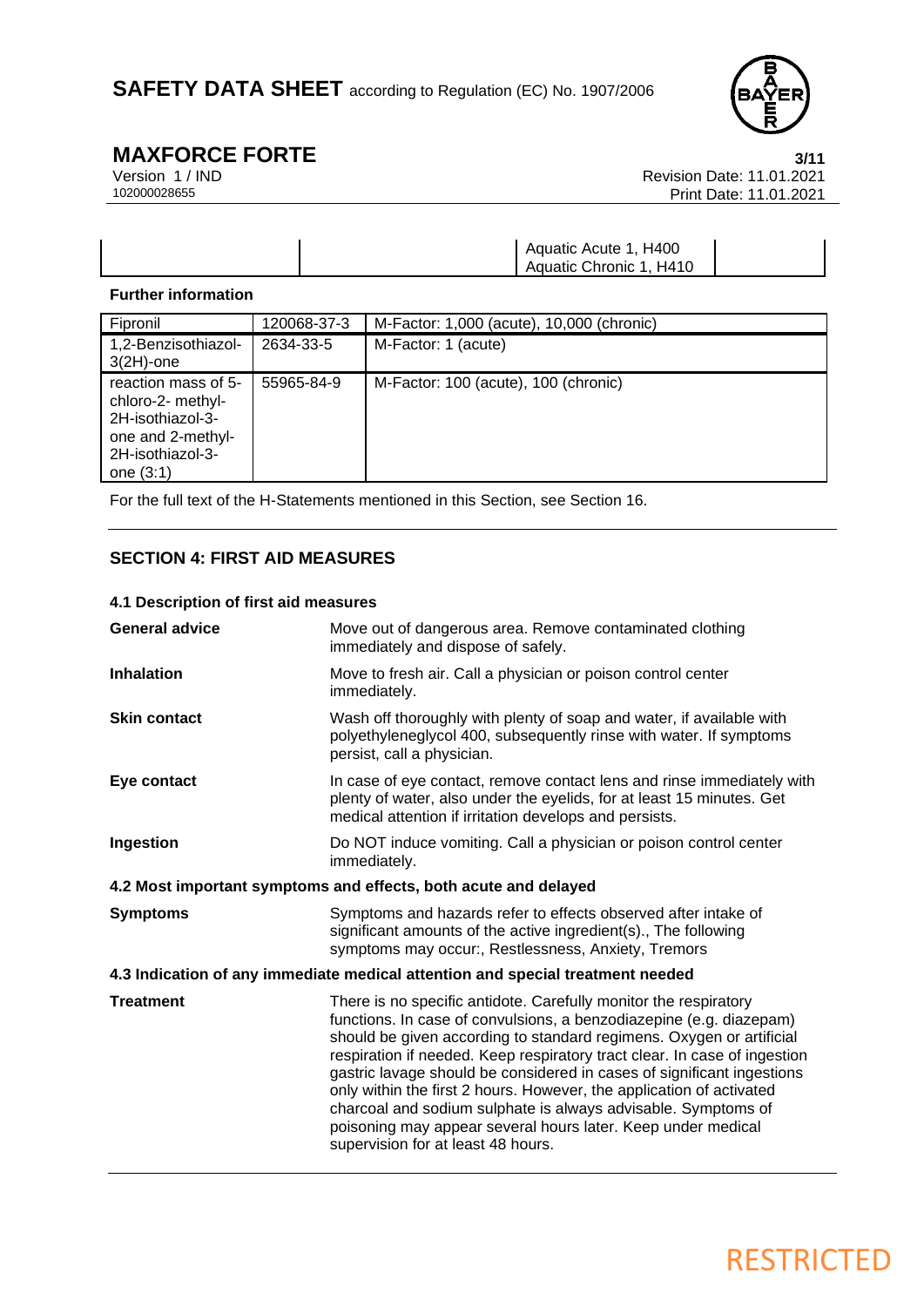

**MAXFORCE FORTE** 4/11<br>Version 1/IND Revision Date: 11.01.2021 Version 1 / IND Revision Date: 11.01.2021 Print Date: 11.01.2021

# **SECTION 5: FIREFIGHTING MEASURES**

| 5.1 Extinguishing media                                         |                                                                                                                                                                    |
|-----------------------------------------------------------------|--------------------------------------------------------------------------------------------------------------------------------------------------------------------|
| <b>Suitable</b>                                                 | Water spray, Carbon dioxide (CO2), Foam, Dry powder                                                                                                                |
| Unsuitable                                                      | High volume water jet                                                                                                                                              |
| <b>Hazchem Code</b>                                             | 3Z                                                                                                                                                                 |
| 5.2 Special hazards arising<br>from the substance or<br>mixture | In the event of fire the following may be released:, Carbon monoxide<br>(CO), Nitrogen oxides (NOx), Sulphur oxides, Hydrogen chloride (HCI),<br>Hydrogen fluoride |
| 5.3 Advice for firefighters                                     |                                                                                                                                                                    |
| <b>Special protective</b><br>equipment for firefighters         | In the event of fire and/or explosion do not breathe fumes. In the event<br>of fire, wear self-contained breathing apparatus.                                      |
| <b>Further information</b>                                      | Contain the spread of the fire-fighting media. Do not allow run-off from<br>fire fighting to enter drains or water courses.                                        |

# **SECTION 6: ACCIDENTAL RELEASE MEASURES**

|                                                           | 6.1 Personal precautions, protective equipment and emergency procedures                                                                                                                                                                                                                                                                                                                              |
|-----------------------------------------------------------|------------------------------------------------------------------------------------------------------------------------------------------------------------------------------------------------------------------------------------------------------------------------------------------------------------------------------------------------------------------------------------------------------|
| <b>Precautions</b>                                        | Avoid contact with spilled product or contaminated surfaces. Use<br>personal protective equipment.                                                                                                                                                                                                                                                                                                   |
| <b>6.2 Environmental</b><br>precautions                   | Do not allow to get into surface water, drains and ground water.                                                                                                                                                                                                                                                                                                                                     |
| 6.3 Methods and materials for containment and cleaning up |                                                                                                                                                                                                                                                                                                                                                                                                      |
| Methods for cleaning up                                   | The nature of this product, when contained in commercial packs,<br>makes spillage unlikely. However, if significant amounts are spilled<br>nevertheless, the following advice is applicable. Soak up with inert<br>absorbent material (e.g. sand, silica gel, acid binder, universal binder,<br>sawdust). Collect and transfer the product into a properly labelled and<br>tightly closed container. |
| <b>Additional advice</b>                                  | Check also for any local site procedures.                                                                                                                                                                                                                                                                                                                                                            |
| 6.4 Reference to other<br>sections                        | Information regarding safe handling, see section 7.<br>Information regarding personal protective equipment, see section 8.<br>Information regarding waste disposal, see section 13.                                                                                                                                                                                                                  |

# **SECTION 7: HANDLING AND STORAGE**

**7.1 Precautions for safe handling**

| Advice on safe handling     | Ensure adequate ventilation. No specific precautions required when<br>handling unopened packs/containers; follow relevant manual handling<br>advice. Avoid contact with skin, eyes and clothing. |
|-----------------------------|--------------------------------------------------------------------------------------------------------------------------------------------------------------------------------------------------|
| <b>Advice on protection</b> | Keep away from heat and sources of ignition.                                                                                                                                                     |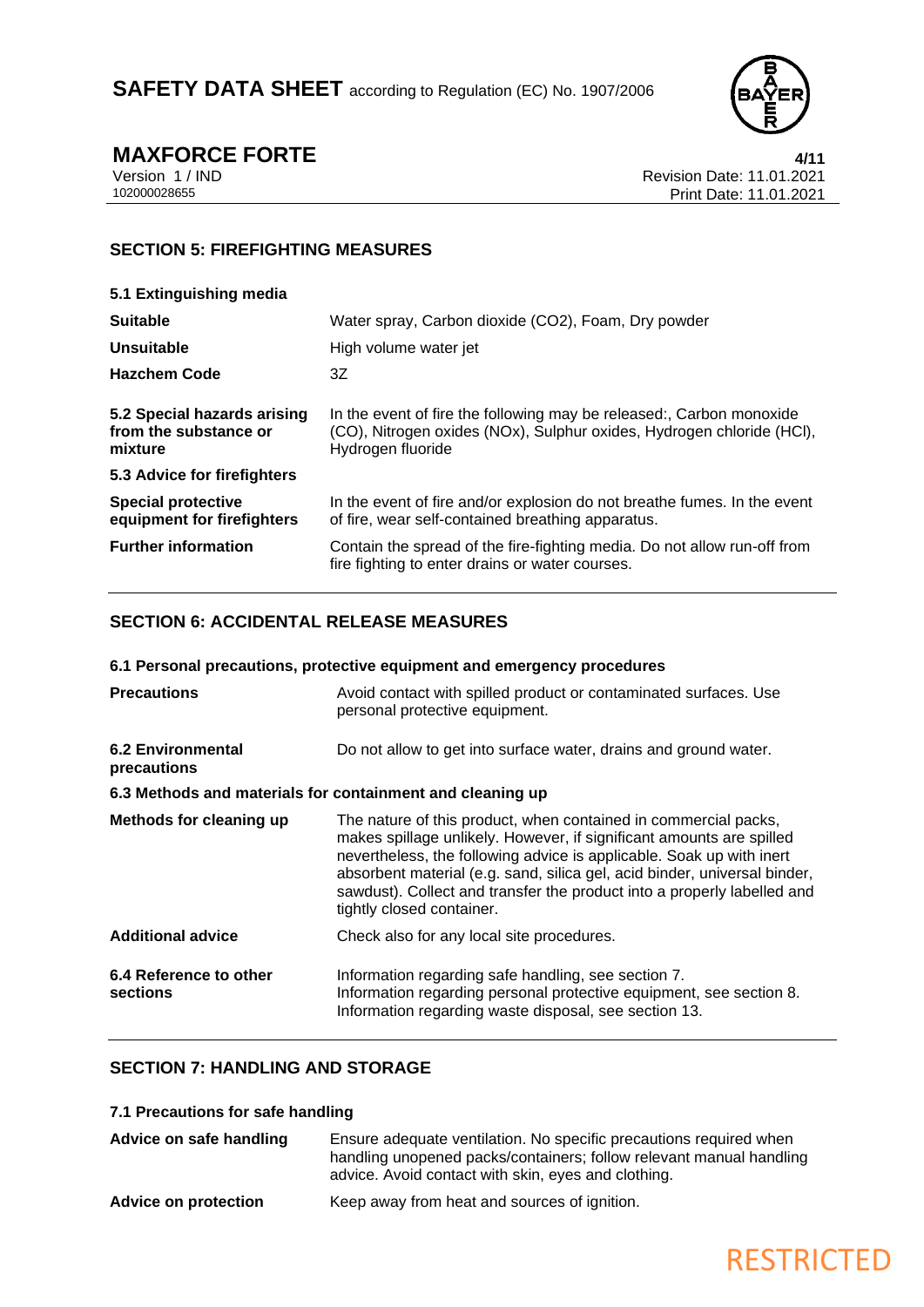

**MAXFORCE FORTE** 5/11<br>Version 1 / IND 8/11 Version 1 / IND Revision Date: 11.01.2021 Print Date: 11.01.2021

### **against fire and explosion**

| <b>Hygiene measures</b>                                 | Avoid contact with skin, eyes and clothing. Keep working clothes<br>separately. Remove soiled clothing immediately and clean thoroughly<br>before using again. Wash hands immediately after work, if necessary<br>take a shower. Smoking, eating and drinking should be prohibited in the<br>application area. |  |
|---------------------------------------------------------|----------------------------------------------------------------------------------------------------------------------------------------------------------------------------------------------------------------------------------------------------------------------------------------------------------------|--|
|                                                         | 7.2 Conditions for safe storage, including any incompatibilities                                                                                                                                                                                                                                               |  |
| <b>Requirements for storage</b><br>areas and containers | Store in original container. Store in a place accessible by authorized<br>persons only. Keep containers tightly closed in a dry, cool and well-<br>ventilated place.                                                                                                                                           |  |
| Advice on common storage                                | Keep away from food, drink and animal feedingstuffs.                                                                                                                                                                                                                                                           |  |
| <b>Suitable materials</b>                               | Use of Bulk packaging at formulation site for temporary transport only!<br>Polyethylene film within an outer package                                                                                                                                                                                           |  |
| 7.3 Specific end use(s)                                 | Refer to the label and/or leaflet.                                                                                                                                                                                                                                                                             |  |

# **SECTION 8: EXPOSURE CONTROLS/PERSONAL PROTECTION**

### **8.1 Control parameters**

| <b>Components</b> | CAS-No.     | <b>Control parameters</b> | <b>Update</b> | <b>Basis</b> |
|-------------------|-------------|---------------------------|---------------|--------------|
| Fipronil          | 120068-37-3 | $0.035$ mg/m $3$<br>'TWA) |               | OES BCS*     |

\*OES BCS: Internal Bayer AG, Crop Science Division "Occupational Exposure Standard"

# **8.2 Exposure controls**

## **Personal protective equipment**

In normal use and handling conditions please refer to the label and/or leaflet. In all other cases the following recommendations would apply.

| <b>Respiratory protection</b> | Respiratory protection is not required under anticipated<br>circumstances of exposure.<br>instructions regarding wearing and maintenance. | Respiratory protection should only be used to control residual risk of<br>short duration activities, when all reasonably practicable steps have<br>been taken to reduce exposure at source e.g. containment and/or<br>local extract ventilation. Always follow respirator manufacturer's                                                                                                                                                                                                                                                        |
|-------------------------------|-------------------------------------------------------------------------------------------------------------------------------------------|-------------------------------------------------------------------------------------------------------------------------------------------------------------------------------------------------------------------------------------------------------------------------------------------------------------------------------------------------------------------------------------------------------------------------------------------------------------------------------------------------------------------------------------------------|
| <b>Hand protection</b>        | contact time.<br>drinking, smoking or using the toilet.<br>Material<br>Rate of permeability<br>Glove thickness<br>Protective index        | Please observe the instructions regarding permeability and<br>breakthrough time which are provided by the supplier of the gloves.<br>Also take into consideration the specific local conditions under which<br>the product is used, such as the danger of cuts, abrasion, and the<br>Wash gloves when contaminated. Dispose of when contaminated<br>inside, when perforated or when contamination on the outside cannot<br>be removed. Wash hands frequently and always before eating,<br>Nitrile rubber<br>$>480$ min<br>$> 0.4$ mm<br>Class 6 |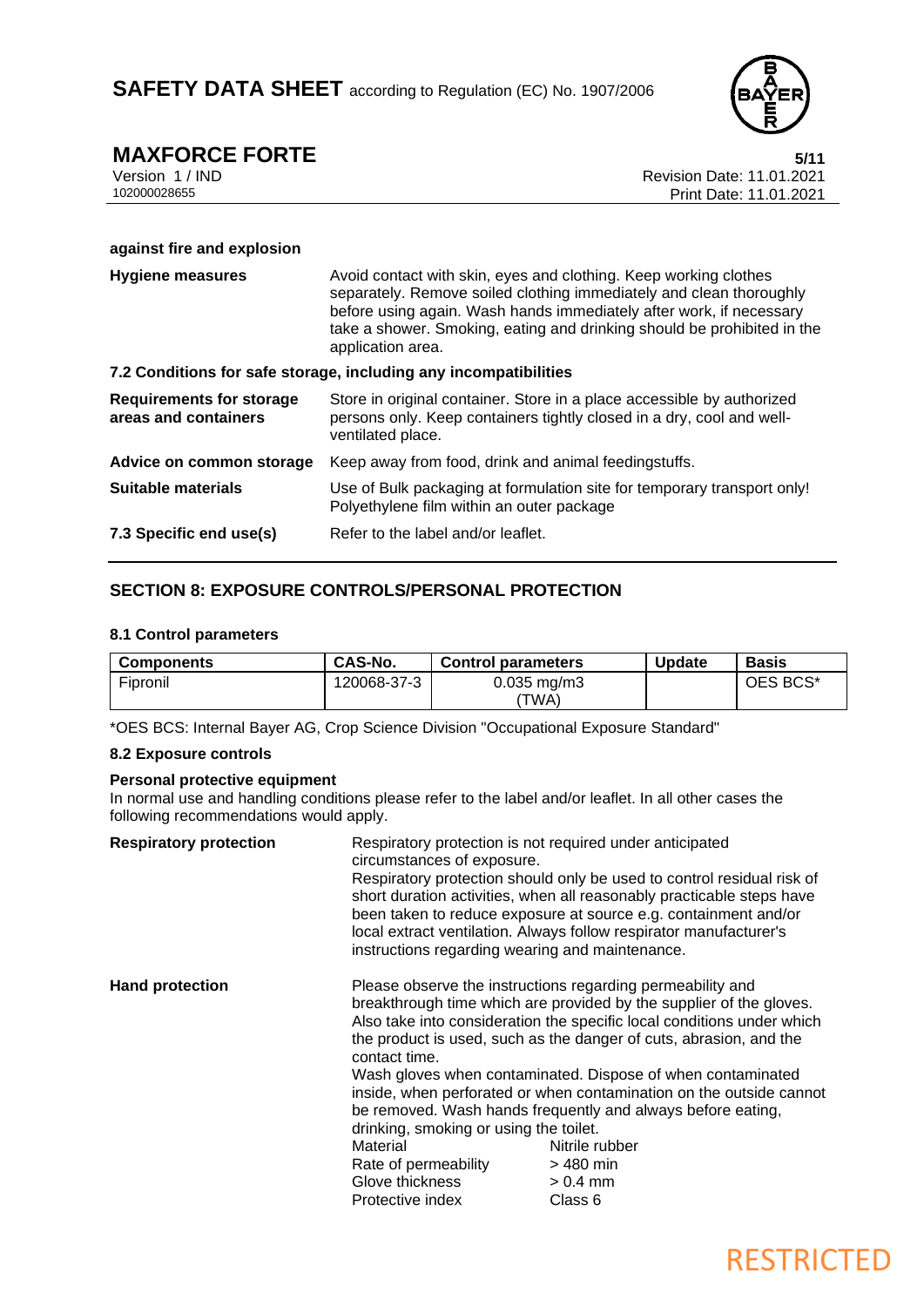

**MAXFORCE FORTE** 6/11<br>Version 1/IND Revision Date: 11.01.2021 Version 1 / IND<br>102000028655<br>Print Date: 11.01.2021 Print Date: 11.01.2021

|                          | Directive                                                                                                           | Protective gloves complying with EN<br>374.                                                                                                                                                                         |
|--------------------------|---------------------------------------------------------------------------------------------------------------------|---------------------------------------------------------------------------------------------------------------------------------------------------------------------------------------------------------------------|
| Eye protection           |                                                                                                                     | Wear goggles (conforming to EN166, Field of Use $=$ 5 or equivalent).                                                                                                                                               |
| Skin and body protection | Wear standard coveralls and Category 3 Type 4 suit.<br>type suit.<br>should be professionally laundered frequently. | If there is a risk of significant exposure, consider a higher protective<br>Wear two layers of clothing wherever possible. Polyester/cotton or<br>cotton overalls should be worn under chemical protection suit and |

# **SECTION 9: PHYSICAL AND CHEMICAL PROPERTIES**

# **9.1 Information on basic physical and chemical properties**

| Form                                                     | gel                                   |
|----------------------------------------------------------|---------------------------------------|
| Colour                                                   | brown                                 |
| Odour                                                    | weak, characteristic                  |
| <b>Odour Threshold</b>                                   | No data available                     |
| рH                                                       | 5 - 7 (1 %) (23 °C) (deionized water) |
| <b>Melting point/range</b>                               | No data available                     |
| <b>Boiling Point</b>                                     | No data available                     |
| <b>Flash point</b>                                       | No data available                     |
| <b>Flammability</b>                                      | No data available                     |
| <b>Auto-ignition temperature</b>                         | No data available                     |
| <b>Minimum ignition energy</b>                           | No data available                     |
| Self-accelarating<br>decomposition temperature<br>(SADT) | No data available                     |
| <b>Upper explosion limit</b>                             | No data available                     |
| <b>Lower explosion limit</b>                             | No data available                     |
| <b>Vapour pressure</b>                                   | No data available                     |
| <b>Evaporation rate</b>                                  | No data available                     |
| <b>Relative vapour density</b>                           | No data available                     |
| <b>Relative density</b>                                  | No data available                     |
| <b>Density</b>                                           | ca. 1.18 g/cm <sup>3</sup> (20 °C)    |
| <b>Water solubility</b>                                  | No data available                     |
| <b>Partition coefficient: n-</b><br>octanol/water        | No data available                     |
| Viscosity, dynamic                                       | No data available                     |
| <b>Viscosity, kinematic</b>                              | No data available                     |
|                                                          |                                       |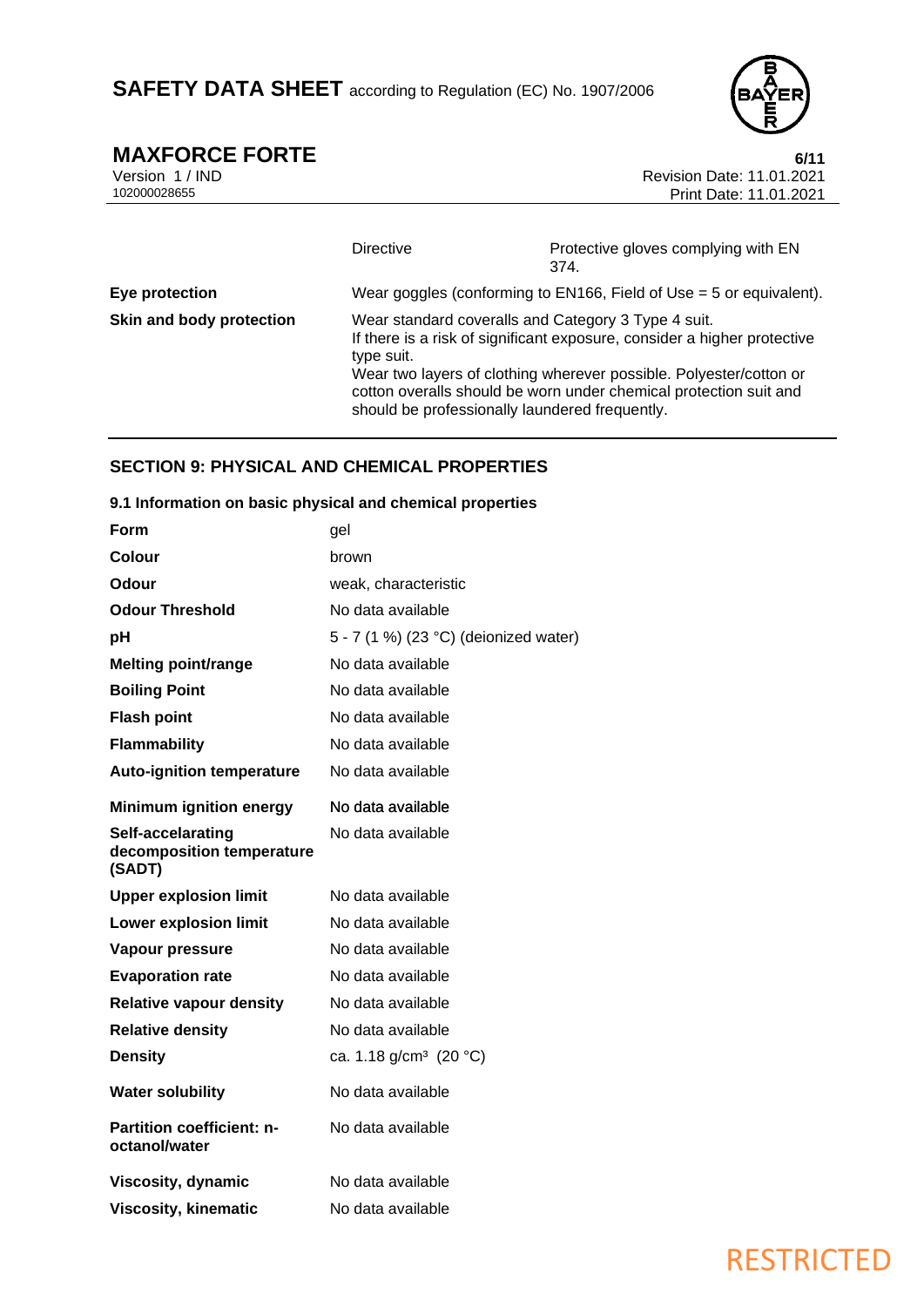# **SAFETY DATA SHEET** according to Regulation (EC) No. 1907/2006



**RESTRICTED** 

**MAXFORCE FORTE**<br>
Version 1/IND<br>
Revision Date: 11.01.2021 Version 1 / IND<br>102000028655<br>Print Date: 11.01.2021 Print Date: 11.01.2021

| <b>Oxidizing properties</b> | No data available                                            |
|-----------------------------|--------------------------------------------------------------|
| <b>Explosivity</b>          | No data available                                            |
| 9.2 Other information       | Further safety related physical-chemical data are not known. |

# **SECTION 10: STABILITY AND REACTIVITY**

| 10.1 Reactivity                            |                                                                                         |
|--------------------------------------------|-----------------------------------------------------------------------------------------|
| <b>Thermal decomposition</b>               | Stable under normal conditions.                                                         |
| <b>10.2 Chemical stability</b>             | Stable under recommended storage conditions.                                            |
| 10.3 Possibility of<br>hazardous reactions | No hazardous reactions when stored and handled according to<br>prescribed instructions. |
| 10.4 Conditions to avoid                   | Extremes of temperature and direct sunlight.                                            |
| 10.5 Incompatible materials                | Store only in the original container.                                                   |
| 10.6 Hazardous<br>decomposition products   | No decomposition products expected under normal conditions of use.                      |

# **SECTION 11: TOXICOLOGICAL INFORMATION**

# **11.1 Information on toxicological effects**

| <b>Acute oral toxicity</b>                  | LD50 (Rat) $> 2,000$ mg/kg                                                   |
|---------------------------------------------|------------------------------------------------------------------------------|
| <b>Acute dermal toxicity</b>                | LD50 (Rat) $> 2,000$ mg/kg                                                   |
| <b>Skin corrosion/irritation</b>            | Slight irritant effect - does not require labelling. (Rabbit)                |
| Serious eye damage/eye<br>irritation        | Slight irritant effect - does not require labelling. (Rabbit)                |
| <b>Respiratory or skin</b><br>sensitisation | Skin: Non-sensitizing. (Guinea pig)<br>OECD Test Guideline 406, Buehler test |

### **Assessment STOT Specific target organ toxicity – single exposure**

Fipronil: Based on available data, the classification criteria are not met.

### **Assessment STOT Specific target organ toxicity – repeated exposure**

Fipronil caused specific target organ toxicity in experimental animal studies in the following organ(s): Liver. Fipronil caused neurobehavioral effects and/or neuropathological changes in animal studies.

### **Assessment mutagenicity**

Fipronil was not mutagenic or genotoxic in a battery of in vitro and in vivo tests.

### **Assessment carcinogenicity**

Fipronil caused an increased incidence of tumours in rats in the following organ(s): Thyroid. The mechanism that triggers tumours in rodents and the type of tumours observed are not relevant to humans.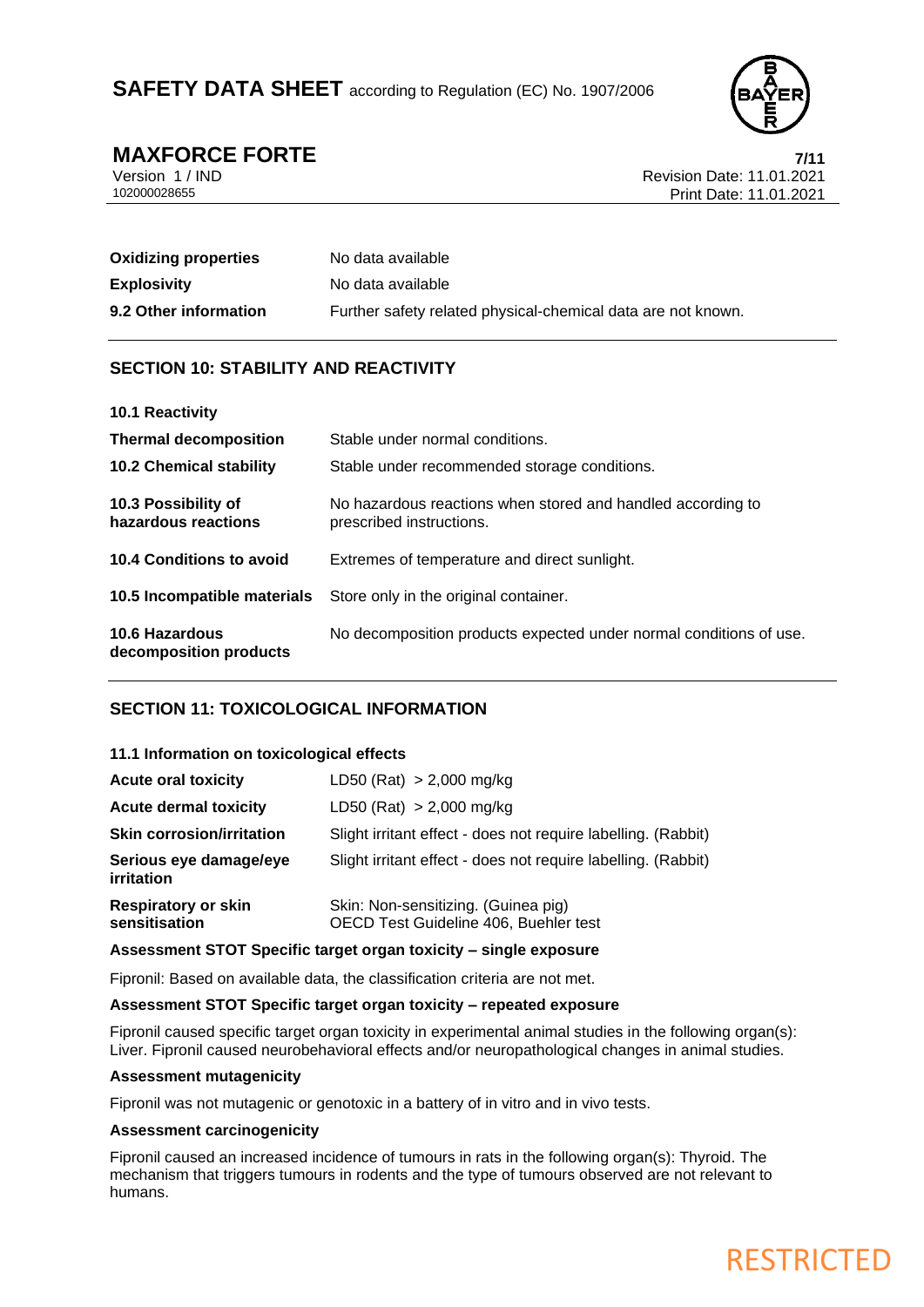

**MAXFORCE FORTE** 8/11<br>Version 1 / IND 8/11 Version 1 / IND<br>102000028655<br>Print Date: 11.01.2021 Print Date: 11.01.2021

# **Assessment toxicity to reproduction**

Fipronil caused reproduction toxicity in a two-generation study in rats only at dose levels also toxic to the parent animals. The reproduction toxicity seen with Fipronil is related to parental toxicity.

# **Assessment developmental toxicity**

Fipronil did not cause developmental toxicity in rats and rabbits.

### **Aspiration hazard**

Based on available data, the classification criteria are not met.

# **SECTION 12: ECOLOGICAL INFORMATION**

| <b>12.1 Toxicity</b>                                |                                                                                                                                                                                                                                                                                   |
|-----------------------------------------------------|-----------------------------------------------------------------------------------------------------------------------------------------------------------------------------------------------------------------------------------------------------------------------------------|
| <b>Toxicity to fish</b>                             | LC50 (Oncorhynchus mykiss (rainbow trout)) 0.25 mg/l<br>Exposure time: 96 h<br>The value mentioned relates to the active ingredient fipronil.                                                                                                                                     |
| <b>Toxicity to aquatic</b><br>invertebrates         | EC50 (Daphnia magna (Water flea)) 0.19 mg/l<br>Exposure time: 48 h<br>The value mentioned relates to the active ingredient fipronil.<br>LC50 (Mysidopsis bahia (mysid shrimp)) 0.14 µg/l<br>Exposure time: 96 h<br>The value mentioned relates to the active ingredient fipronil. |
| <b>Chronic toxicity to aquatic</b><br>invertebrates | NOEC (Mysidopsis bahia (mysid shrimp)): 0.0077 µg/l<br>Exposure time: 28 d<br>The value mentioned relates to the active ingredient fipronil.                                                                                                                                      |
| <b>Toxicity to aquatic plants</b>                   | EC50 (Desmodesmus subspicatus (green algae)) 0.068 mg/l<br>Exposure time: 96 h<br>The value mentioned relates to the active ingredient fipronil.                                                                                                                                  |
| 12.2 Persistence and degradability                  |                                                                                                                                                                                                                                                                                   |
| <b>Biodegradability</b>                             | Fipronil:<br>Not rapidly biodegradable                                                                                                                                                                                                                                            |
| Koc                                                 | Fipronil: Koc: 427 - 1278                                                                                                                                                                                                                                                         |
| 12.3 Bioaccumulative potential                      |                                                                                                                                                                                                                                                                                   |
| <b>Bioaccumulation</b>                              | Fipronil: Bioconcentration factor (BCF) 321<br>Does not bioaccumulate.                                                                                                                                                                                                            |
| 12.4 Mobility in soil                               |                                                                                                                                                                                                                                                                                   |
| <b>Mobility in soil</b>                             | Fipronil: Slightly mobile in soils                                                                                                                                                                                                                                                |
| 12.5 Results of PBT and vPvB assessment             |                                                                                                                                                                                                                                                                                   |
| <b>PBT and vPvB assessment</b>                      | This substance is not considered to be persistent, bioaccumulative and<br>toxic (PBT). This substance is not considered to be very persistent and<br>very bioaccumulative (vPvB).                                                                                                 |
| 12.6 Other adverse effects                          |                                                                                                                                                                                                                                                                                   |
| <b>Additional ecological</b><br>information         | No other effects to be mentioned.                                                                                                                                                                                                                                                 |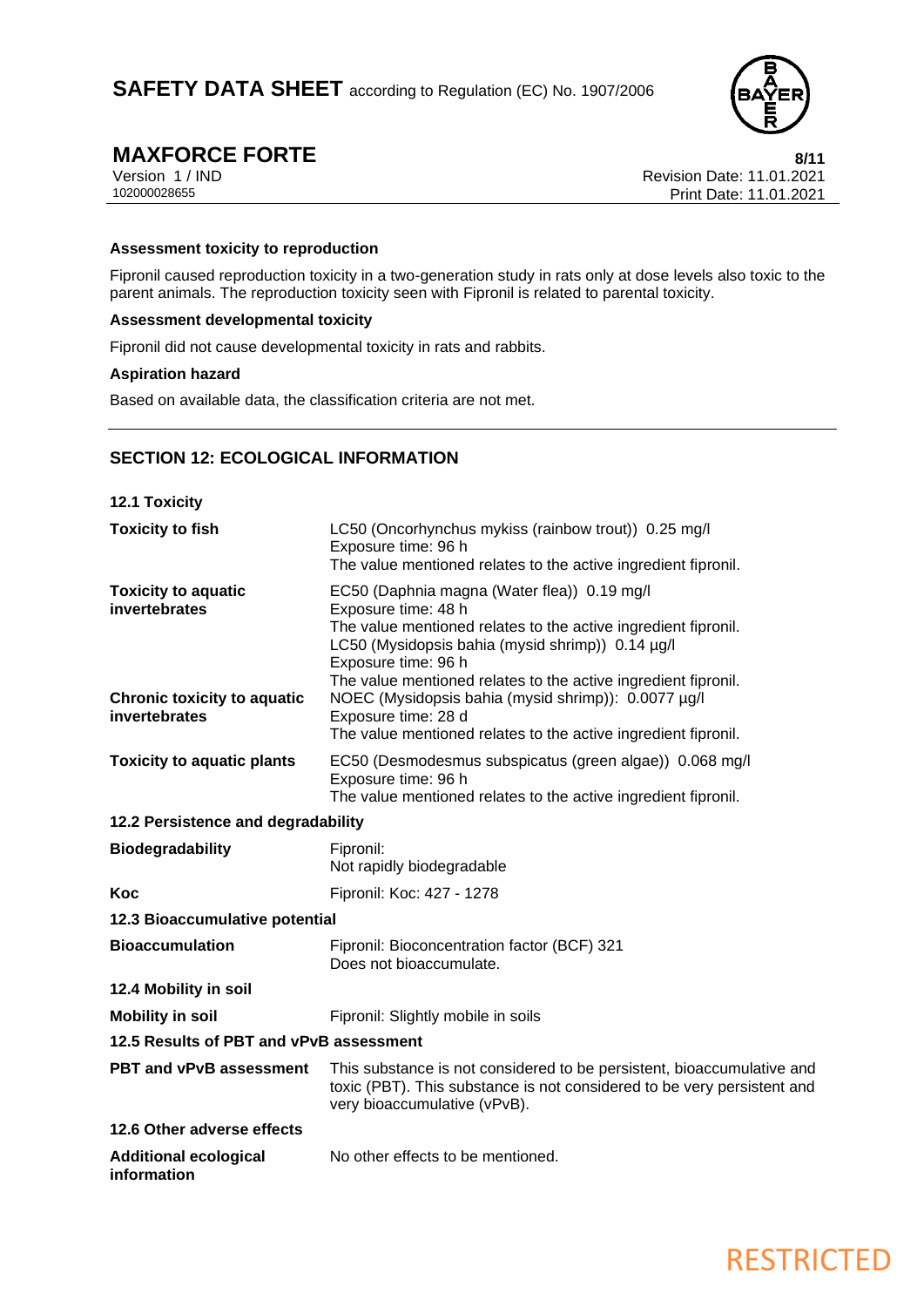

**MAXFORCE FORTE** 9/11<br>Version 1 / IND 9/11<br>Revision Date: 11.01.2021 Version 1 / IND<br>102000028655<br>Print Date: 11.01.2021 Print Date: 11.01.2021

# **SECTION 13: DISPOSAL CONSIDERATIONS**

## **13.1 Waste treatment methods**

| <b>Product</b>                | In accordance with current regulations and, if necessary, after<br>consultation with the site operator and/or with the responsible authority,<br>the product may be taken to a waste disposal site or incineration plant. |
|-------------------------------|---------------------------------------------------------------------------------------------------------------------------------------------------------------------------------------------------------------------------|
| <b>Contaminated packaging</b> | Dispose of as unused product.                                                                                                                                                                                             |
| Legal basis                   |                                                                                                                                                                                                                           |
| $-EP$ Act):                   | Waste key in accordance with Schedule I of the Hazardous Waste Rules, 2008 as amended (India                                                                                                                              |

## 29.1Process wastes/residues

29.3Date-expired and off-specification pesticides

# **SECTION 14: TRANSPORT INFORMATION**

### **ADR/RID/ADN**

| 14.1 UN number<br>14.2 Proper shipping name             | 3082<br>ENVIRONMENTALLY HAZARDOUS SUBSTANCE, LIQUID,<br>N.O.S.<br>(FIPRONIL SOLUTION) |
|---------------------------------------------------------|---------------------------------------------------------------------------------------|
| 14.3 Transport hazard class(es)<br>14.4 Packaging Group | 9<br>Ш                                                                                |
| 14.5 Environm. Hazardous Mark                           | YES.                                                                                  |
| Hazard no.<br><b>Hazchem Code</b>                       | 90<br>3Ζ                                                                              |
| <b>Tunnel Code</b>                                      |                                                                                       |

This classification is in principle not valid for carriage by tank vessel on inland waterways. Please refer to the manufacturer for further information.

# **IMDG**

| 3082                                                                           |
|--------------------------------------------------------------------------------|
| ENVIRONMENTALLY HAZARDOUS SUBSTANCE, LIQUID,<br>N.O.S.<br>(FIPRONIL SOLUTION)  |
|                                                                                |
|                                                                                |
| <b>YES</b>                                                                     |
|                                                                                |
| 3082                                                                           |
| ENVIRONMENTALLY HAZARDOUS SUBSTANCE, LIQUID,<br>N.O.S.<br>(FIPRONIL SOLUTION ) |
| YES                                                                            |
|                                                                                |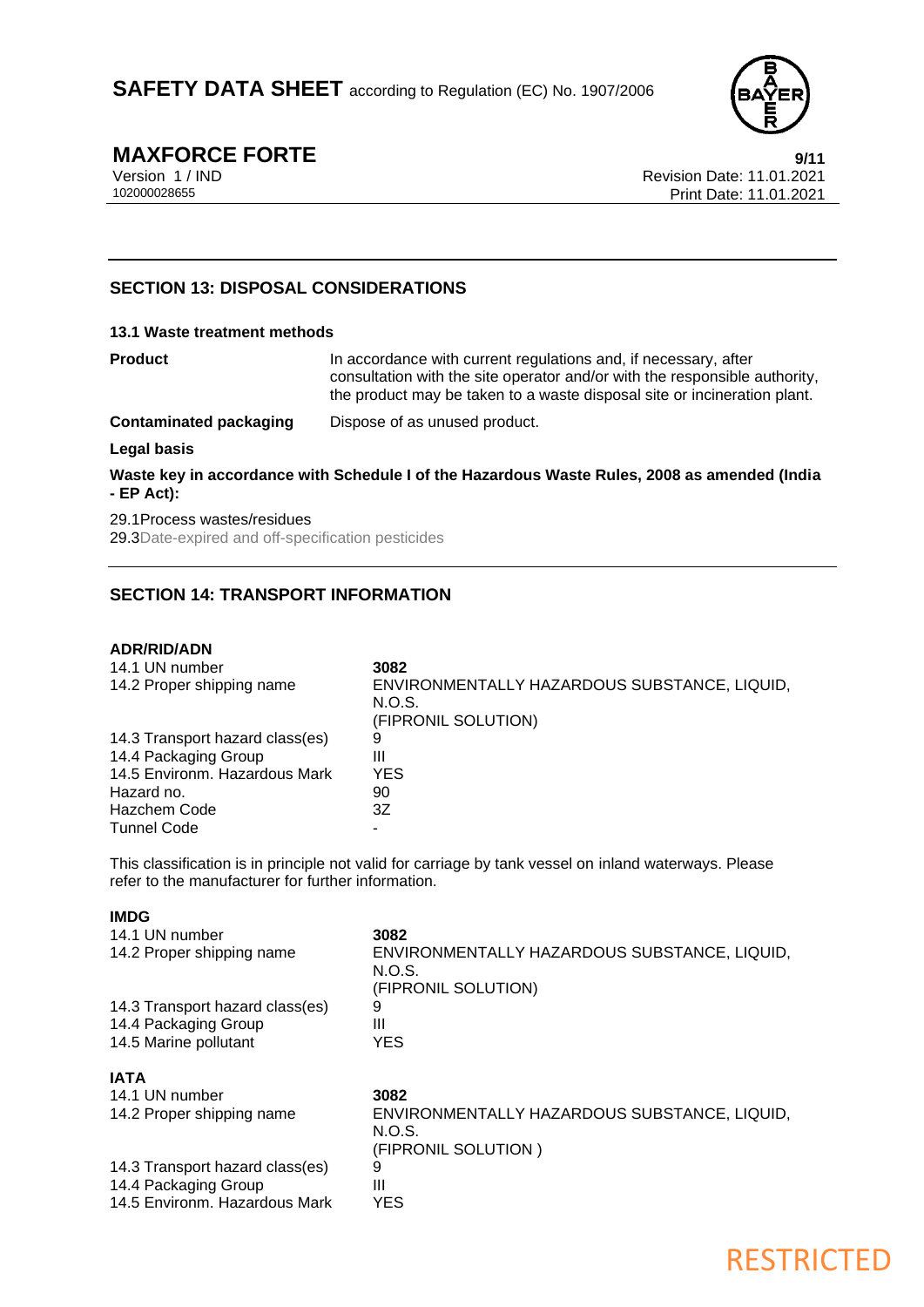

**MAXFORCE FORTE** 10/11<br>
Version 1/IND Revision Date: 11.01.2021 Version 1 / IND Revision Date: 11.01.2021 Print Date: 11.01.2021

### **14.6 Special precautions for user**

See sections 6 to 8 of this Safety Data Sheet.

### **14.7 Transport in bulk according to Annex II of MARPOL and the IBC Code** No transport in bulk according to the IBC Code.

# **SECTION 15: REGULATORY INFORMATION**

### **15.1 Safety, health and environmental regulations/legislation specific for the substance or mixture**

### **Further information**

WHO-classification: III (Slightly hazardous)

# **SECTION 16: OTHER INFORMATION**

### **Text of the hazard statements mentioned in Section 3**

| H301 | Toxic if swallowed. |
|------|---------------------|
|      |                     |

| H302 | Harmful if swallowed. |
|------|-----------------------|
|------|-----------------------|

- H310 Fatal in contact with skin.
- H311 Toxic in contact with skin.<br>H314 Causes severe skin burns
- Causes severe skin burns and eye damage.
- H315 Causes skin irritation.
- H317 May cause an allergic skin reaction.
- H318 Causes serious eye damage.
- H330 Fatal if inhaled.
- H372 Causes damage to organs through prolonged or repeated exposure.
- H400 Very toxic to aquatic life.
- H410 Very toxic to aquatic life with long lasting effects.
- H411 Toxic to aquatic life with long lasting effects.

### **Abbreviations and acronyms**

ADN European Agreement concerning the International Carriage of Dangerous Goods by Inland Waterways ADR European Agreement concerning the International Carriage of Dangerous Goods by Road ATE Acute toxicity estimate CAS-Nr. Chemical Abstracts Service number Conc. Concentration EC-No. European community number ECx Effective concentration to x % EINECS European inventory of existing commercial substances ELINCS European list of notified chemical substances EN European Standard EU European Union IATA International Air Transport Association IBC International Code for the Construction and Equipment of Ships Carrying Dangerous Chemicals in Bulk (IBC Code) ICx Inhibition concentration to x %